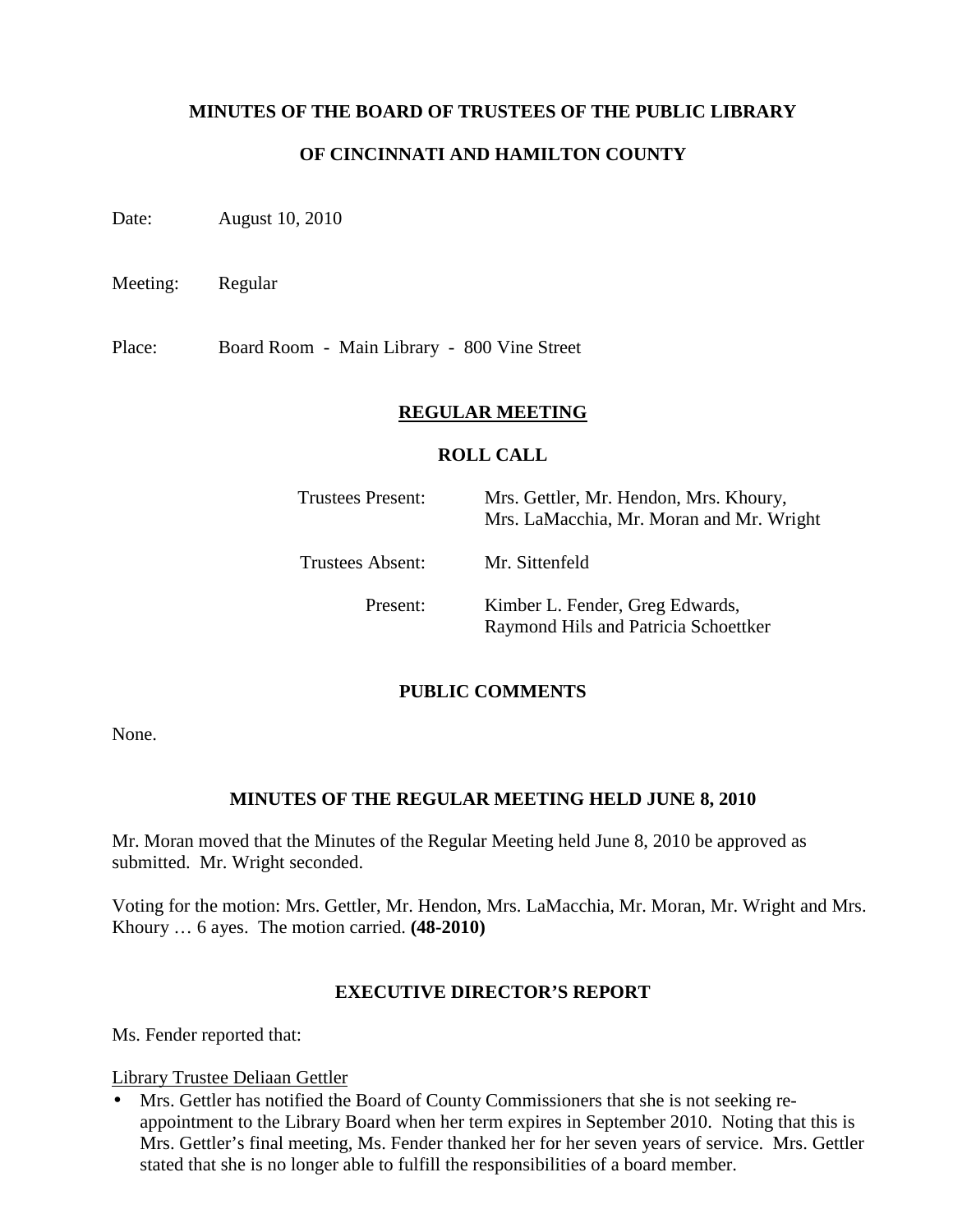#### Library Honored Among Top 10

• our Library, already in the top 10 best public libraries in the Hennen American Public Library Ratings (HAPLR), is now listed in a study by the American Library Association in the top 10 for collection size among all library types. Our collection of 9.2 million volumes can be attributed to the age of the Library and to the consistently strong funding that has made collection development possible. We are one of only three public libraries to make the top 10, as follows:

|   | 1 Library of Congress                                       | 32,818,014 |
|---|-------------------------------------------------------------|------------|
|   | 2 Boston Public Library (Branches + Research Collections)   | 23,595,895 |
| 3 | <b>Harvard University</b>                                   | 16,250,117 |
|   | 4 New York Public Library (Branches + Research Collections) | 15,348,427 |
|   | 5 Yale University                                           | 12,519,514 |
|   | 6 University of Illinois - Urbana-Champaign                 | 11,686,060 |
|   | 7 University of California - Berkeley                       | 11,087,687 |
| 8 | Columbia University                                         | 10,296,816 |
| 9 | University of Texas - Austin                                | 9,447,434  |
|   | 10 Public Library of Cincinnati & Hamilton County           | 9,261,259  |

In addition, our 2009 circulation ranked us among the ten busiest libraries, again ranking  $10^{th}$  as follows:

| 1. Queens Borough Public Library                   | 23,492,195 |
|----------------------------------------------------|------------|
| 2. Multnomah County Library                        | 21,513,255 |
| 3. New York Public Library                         | 21,402,082 |
| 4. King County Library System                      | 21,310,166 |
| 5. Cuyahoga County Public Library                  | 19,006,142 |
| 6. Brooklyn Public Library                         | 17,310,876 |
| 7. Indianapolis-Marion County Public Library       | 17,186,739 |
| 8. Hennepin County Library                         | 16,572,755 |
| 9. Columbus Metro Library                          | 16,526,936 |
| 10. Public Library of Cincinnati & Hamilton County | 16,372,499 |

Mr. Hendon stated that this information should be communicated to the press. Ms. Fender advised that a press release is ready but she wanted to tell the Board prior to releasing it.

#### Library Director – Leadership Cincinnati

• she has been accepted into Class 34 of Leadership Cincinnati. The program begins on September 7 and concludes in June 2011. She looks forward to working with a class of more than 50 representatives of businesses, non-profit organizations, educational institutions and government agencies. A key component of the program is a project designed and implemented by the class to explore a challenge facing our community.

#### Pittsburgh Leadership Exchange

• she traveled to Pittsburgh in late June with about 60 people from the Cincinnati region. Planned by the Cincinnati USA Regional Chamber of Commerce, the trip included informative sessions on riverfront development, employers, cultural districts, education, technology and how the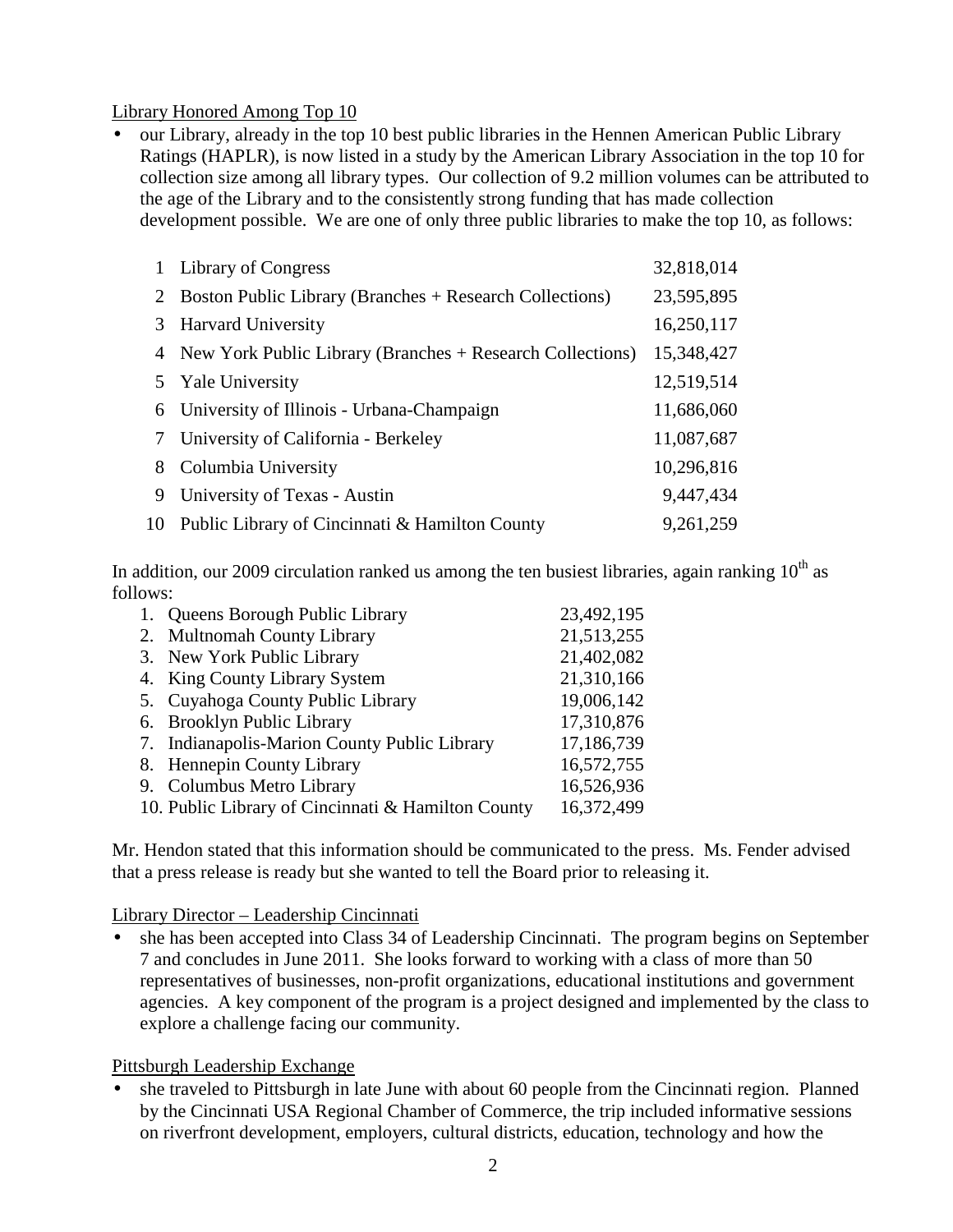efforts to rebuild Pittsburgh following the decline of its steel industry resulted in *Forbes* naming Pittsburgh America's most livable city in 2010. She used the opportunity to keep our Library visible as a key community asset. She is forwarding to the Chamber of Commerce a list of firsts achieved in Cincinnati compiled by Library staff.

## Library Website *– Family Tree Magazine*

• the Public Library of Cincinnati and Hamilton County's Virtual Library was named one of *Family Tree Magazine's* 101 Best Websites for 2010 and as one of ten websites particularly helpful for those seeking ancestors in the Eastern United States. It notes that the Library's site offers downloadable books and that "most notable for genealogists is the extensive collection of Cincinnati city directories." This annual list appears in the September 2010 issue of *Family Tree Magazine,* America's largest-circulation genealogy magazine.

## 1848 Daguerrotype – *Wired Magazine*

• the August 2010 issue of *Wired Magazine* features an article entitled "History Exposed" by Julie Rehmeyer about the conservation work done at George Eastman House on the Library's 1848 Panorama by Charles Fontayne & William Porter. The article is illustrated with high-resolution images of the daguerreotype plates, along with close-ups made by the conservators using stereo microscopes. It discusses how the images were made, how the damage to the 162-year-old daguerreotypes was repaired and what details of this unparalleled historical record revealed.

## Sirsi/Dynix Bookmyne

• Sirsi/Dynix, the Library's catalog and circulation system software provider, has developed Bookmyne, an iPhone app provided to libraries that can be used by iPhone owners to search the catalog, place holds, renew items checked out and review items on hold. The Library's mobile website, currently under development, will bring similar functionality to other mobile devices.

## 56 th Annual Veterans Day Commemoration

• planning is underway for the Main Library's 56th Annual Veterans Day Program to be held on November 11. George Cordrey, a World War II Marine Corps veteran of the Battle of Iwo Jima, will present keynote remarks. Other traditional elements will remain part of the program.

Jason Buydos, Technical Services Director, reported that:

## Americorps Techcore Grant

• an Americorps Techcore Grant has been awarded to the Library in partnership with the Ohio Historical Society, Youngstown State University, Ohio University and the Wood County Historical Society. The grant provides each partnering organization with one student employee (one year minimum) who will contact organizations in the prescribed region and digitize their materials that pertain to the Civil War. The Library will receive copies of all digitized material and will be recommended as a digitization vendor for material outside the scope of the project. The Library will be responsible for providing a work area, computer and managerial oversight for the student worker and will be responsible for a \$1,500 match for each year the student worker works with us.

## BIBCO

• the Library has been invited by the Library of Congress to join the BIBCO program, the bibliographic component of the Program for Cooperative Cataloging. This invitation recognizes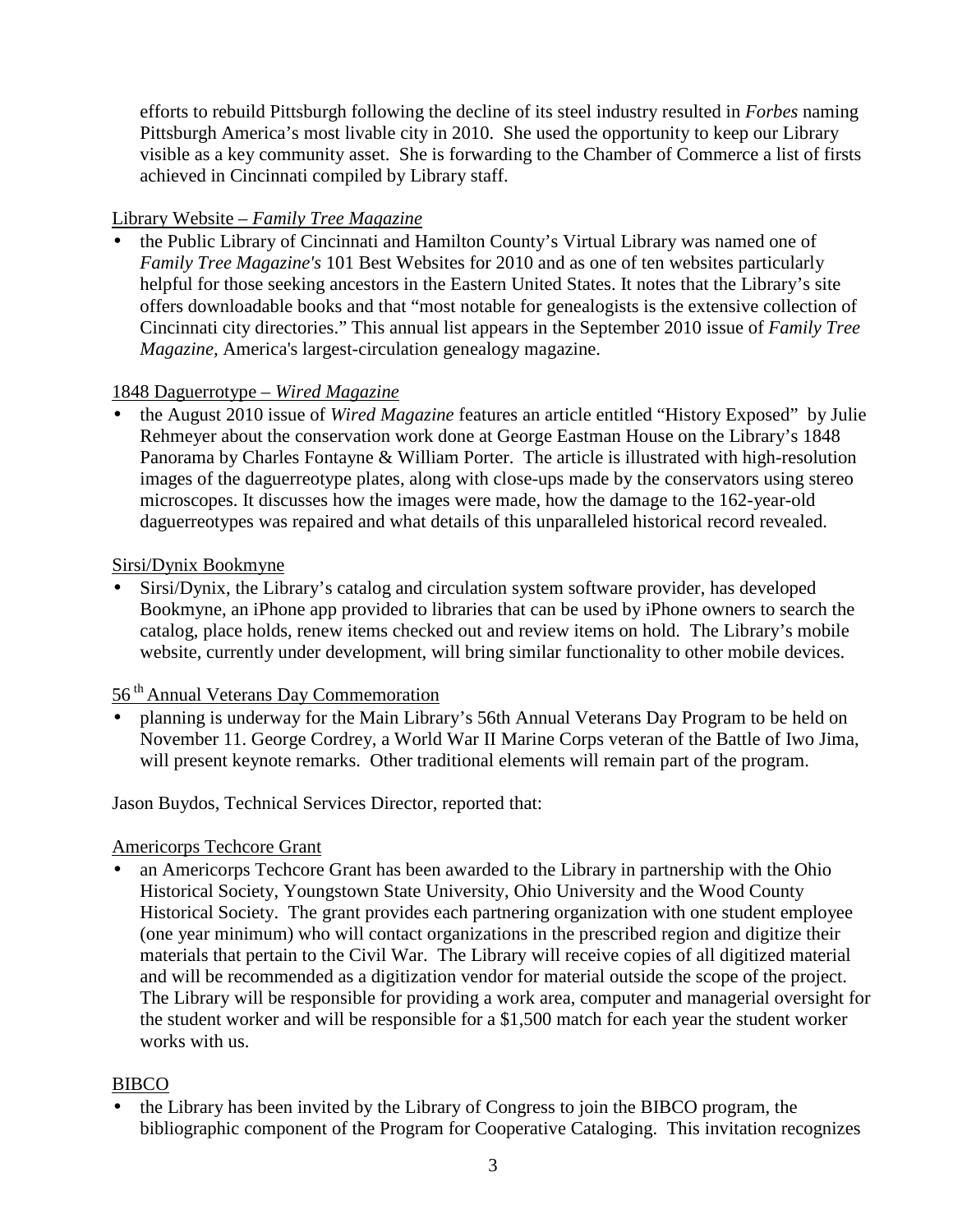our cataloging staff for their steady contribution of authority records, their commitment to cooperation and their ability to maintain NACO (Name Authority Cooperative) program goals. BIBCO records are considered the gold standard of cataloging records within the library community and participation in the program means the Library's Catalog Department must continue to produce high quality, standards-compliant catalog records as well as acquire special certifications from OCLC and complete the formal BIBCO training. The Catalog Department expects to receive the necessary certifications in the fall and begin formal training thereafter.

## Catalog Record Milestone

• the Library Catalog reached a major milestone on August 3, 2010 when the 1.75 millionth catalog record was added to the database. This means there are 1.75 million unique titles in our catalog. Ongoing cataloging of new titles currently adds 35 – 40 thousand new records each year.

Ms. Fender reported that:

## Ohio Public Libraries *- Outlier Ohio*

• Jacqueline Courtney Klentzin, a doctoral candidate at Robert Morris University, interviewed her in research for her dissertation entitled *Outlier Ohio: A Case Study of Ohio Public Libraries and an Analysis of Their Collective Success*, which studies factors that have contributed to Ohio's public libraries consistently dominating national rankings in terms of quality and utilization. Ms. Klentzin credits two factors: strong state funding which provides even the smallest and poorest communities in Ohio with the funding needed to operate a good library and local control which allows for each community to develop services and policies that best meet their needs.

## Reading/Library Services

- in recent months, libraries have received national coverage, including:
	- June 28, 2010 Diane Rehm show discussion of *The Changing Role of Public Libraries*.
	- Institute of Museum and Library Services research study entitled *Public Library Summer Reading Programs Close the Reading Gap.*
	- *Early Warning! Why Reading by the End of Third Grade Matters*, a Kids Count Special Report from the Annie E. Casey Foundation
	- *The Medium Is the Medium*, an op-ed column by David Brooks in the July 9, 2010 New York Times discussing the advantages of book ownership for educational gain.
	- *Libraries, "Great Engines of Democracy",* an editorial by Marilyn Johnson in the July 9, 2010 issue of the Akron Beacon Journal and newspapers across the country.
	- In response to a Fox Chicago News report "*Are Libraries Necessary, or a Waste of Tax Money*?" Chicago Public Library Commissioner Mary Dempsey's eloquent, open letter published on Fox Chicago News website.

## Ebooks in Recent Publications

- two recent articles discuss concerns about ebooks and what they might mean for the publishing industry and libraries.
	- **Publish or Perish, an article by Ken Auletta in the April 26, 2010 issue of New Yorker** magazine.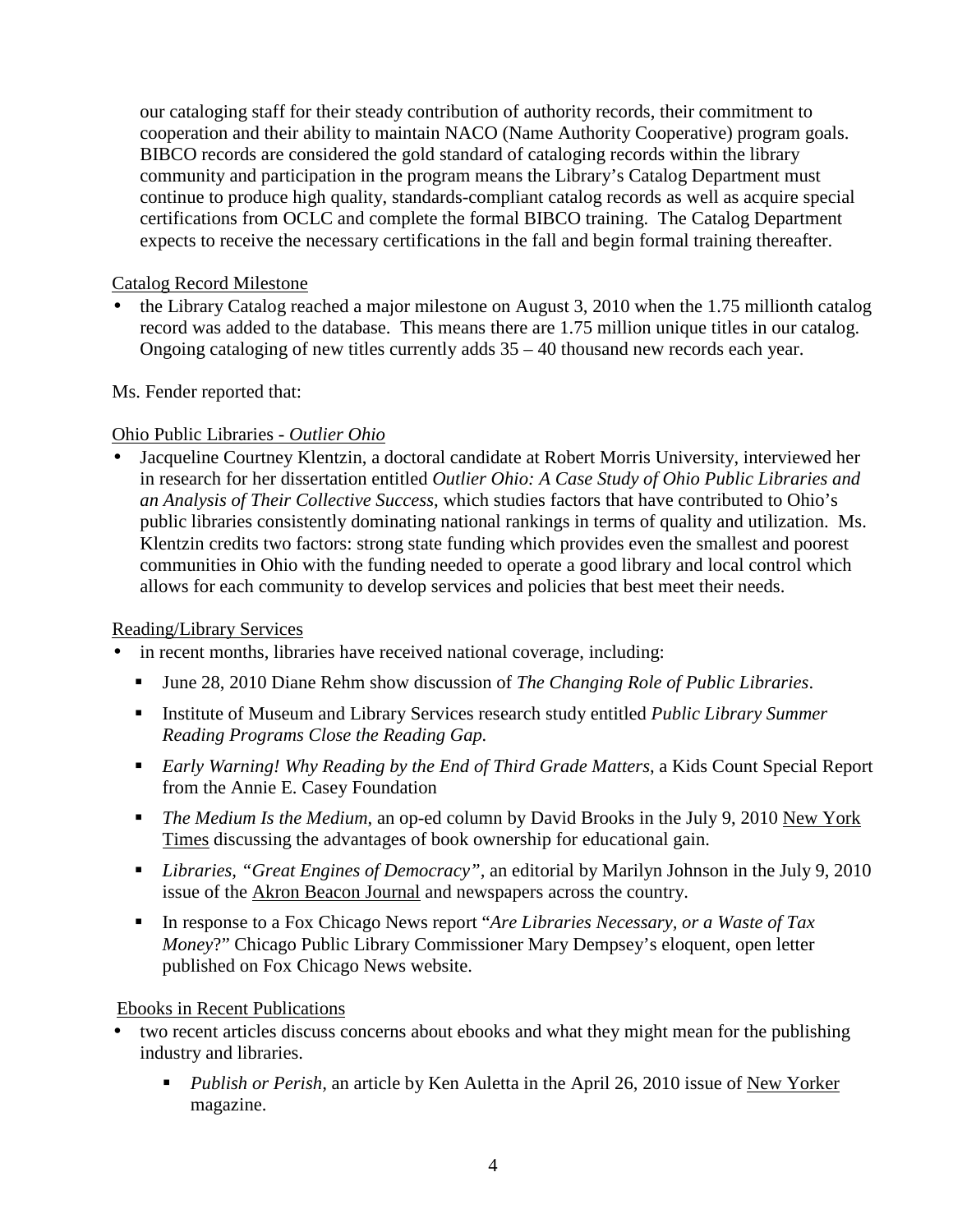*Gutenberg: Harvard's Libraries Deal with Disruptive Change*, an article by Jonathan Shaw in the May-June 2010 issue of Harvard Magazine.

## Martin & Nancy Allen Gift of Artwork – North Central Branch

• Martin and Nancy Allen, regular customers of the North Central Branch, have offered to donate a framed print by James D. Werline – "Music Hall and Union Terminal – Queen City Treasures" – to the branch. In accordance with the Acquisition of Art Objects Policy, she recommended that the Board approve the acceptance and display of this print.

## State Library Board

- the State Library Board, in response to our invitation, has scheduled its annual retreat here on April 28-29, 2011. State Librarian Beverly Cain has conveyed the Board's interest in seeing our digitization Early Learning Express projects, which were funded by Library Services and Technology Act grants awarded by the State Library.
- the State Library Board will have a vacancy in January 2011. Foundation Director Joe Dehner has agreed to accept our nomination (suggested by Library Trustee Paul Sittenfeld). Since the State Library must submit at least two candidates to the Ohio Board of Education, the appointing body for the Board, we are seeking additional candidates to nominate.

Mrs. LaMacchia moved that the Executive Director's Report be approved as submitted, including the acceptance of donated artwork to North Central Branch. Mr. Wright seconded.

Voting for the motion: Mrs. Gettler, Mr. Hendon, Mrs. LaMacchia, Mr. Moran, Mr. Wright and Mrs. Khoury … 6 ayes. The motion carried. **(49-2010)**

## **LIBRARY SERVICES AND ADMINISTRATION COMMITTEE REPORTS**

## **LIBRARY SERVICES**

Mrs. LaMacchia introduced Debby Carrico, Manager of the Elmwood Place Branch.

## Elmwood Place Branch

Debby Carrico spoke to the Board about the small community of Elmwood Place and how the branch is an integral part of the neighborhood, providing a healthy source of learning and entertainment through programs, materials and technology. Seven new computers from the Gates Grant have had a tremendous impact on the community since most of its lower income residents don't have easy access to technology in their homes. The computers are in use from the time the branch opens until closing. Uses include research and homework, entertainment, job searching and completing online job applications.

Mrs. LaMacchia reported that:

## 2010 Summer Reading Program

• *Summer Reading 2010: Lights, Camera, READ,* from June 1-July 31, saw especially strong increases in participation by preschoolers (24%) and teens (49%). A total of 34,242 participated and 14,342 completed the program. Much of the success of this year's program can be attributed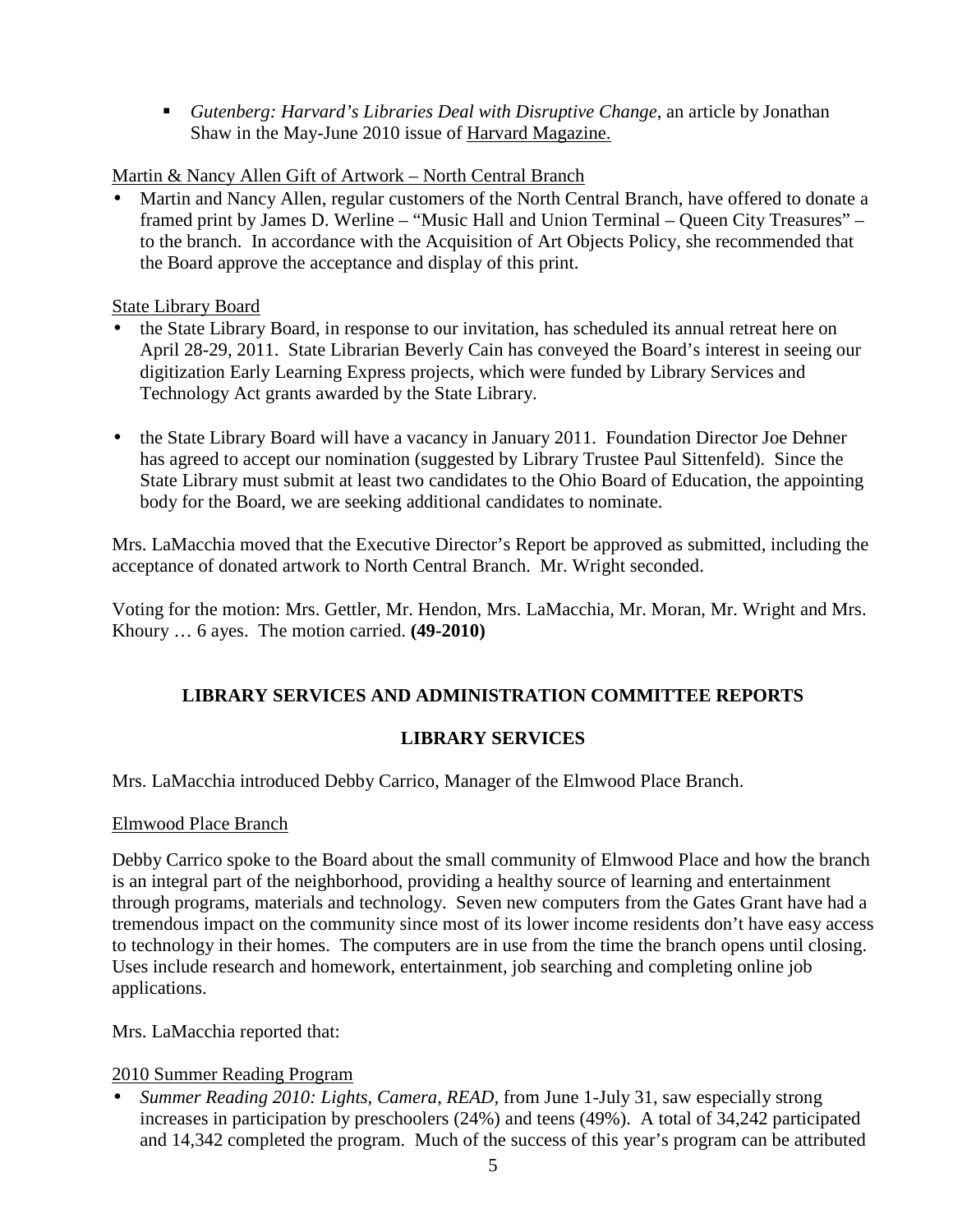to the new online tracking system and to the paid media campaign, which ran May 16 to June 5. During the first full week of the campaign, overall traffic to www.CincinnatiLibrary.org was up 23.5% compared with the same period in 2009.

## Program and Exhibits of Note

- *Play Me, I'm Yours* the Library will host a piano, located outside the 9<sup>th</sup> Street entrance, as part of "Play Me, I'm Yours," a community-wide program celebrating 150 years of Cincinnati Public Radio. As part of the project, two concerts by award-winning pianist Della Enns will be held on August 18 and 25 in the Children's Learning Center garden.
- *Knuffle Funny: The Art and Whimsy of Mo Willems a traveling exhibit from the National Center* for Children's Illustrated Literature, a collection of 60 drawings from Willems' best-known picture books, will be on display in the Main Library from September 7 to November 14.

## Innovative Program Grants

• branches and departments were encouraged to submit innovative programming ideas as part of our Innovative Program Grant initiative. Two grants of up to \$500 each from our program funding were awarded – to Harrison Branch for *Dance the Night Away*, a presentation of cultural dances from various countries, and to Pleasant Ridge for *Young People Making a Difference*, a program highlighting teens or young adults in the community making an effort to affect real change in the world. Both programs will be implemented later this year.

## Teacher Collections

delivery of teacher collections, a unique and popular service offered by the Library, places books in the hands of students in classrooms throughout Hamilton County. Comparing the 2008-09 and 2009-10 school years, the number of teachers receiving collections increased 12.4%, from 499 to 561. Branch librarians visit schools and sign teachers up for the service, while the Outreach Services Department processes and delivers each collection.

Mr. Moran was interested in stories of students and teachers using the service. Greg Edwards provided more information about how the service works.

## Technology Competencies

• in order for staff to adequately support new technology and answer the increasingly complex questions received from customers, all Library Services staff members are being trained and tested on technology competencies. Level 1 competencies include basic technology such as parts of a computer, performance of common Windows tasks, searching the Internet, e-mail and word processing. Level 2 and 3 competencies addressing specialized and advanced functions will be rolled out in 2011.

## *NoveList* and *Books & Authors* Enchancements

• *NoveList* and *Books & Authors* are popular readers' advisory databases providing reading recommendations. Pending enhancements will integrate them with the Library's online catalog, so that a searcher can locate a title in the database, click on the title and be taken to the Library's online catalog to check for availability or place a hold.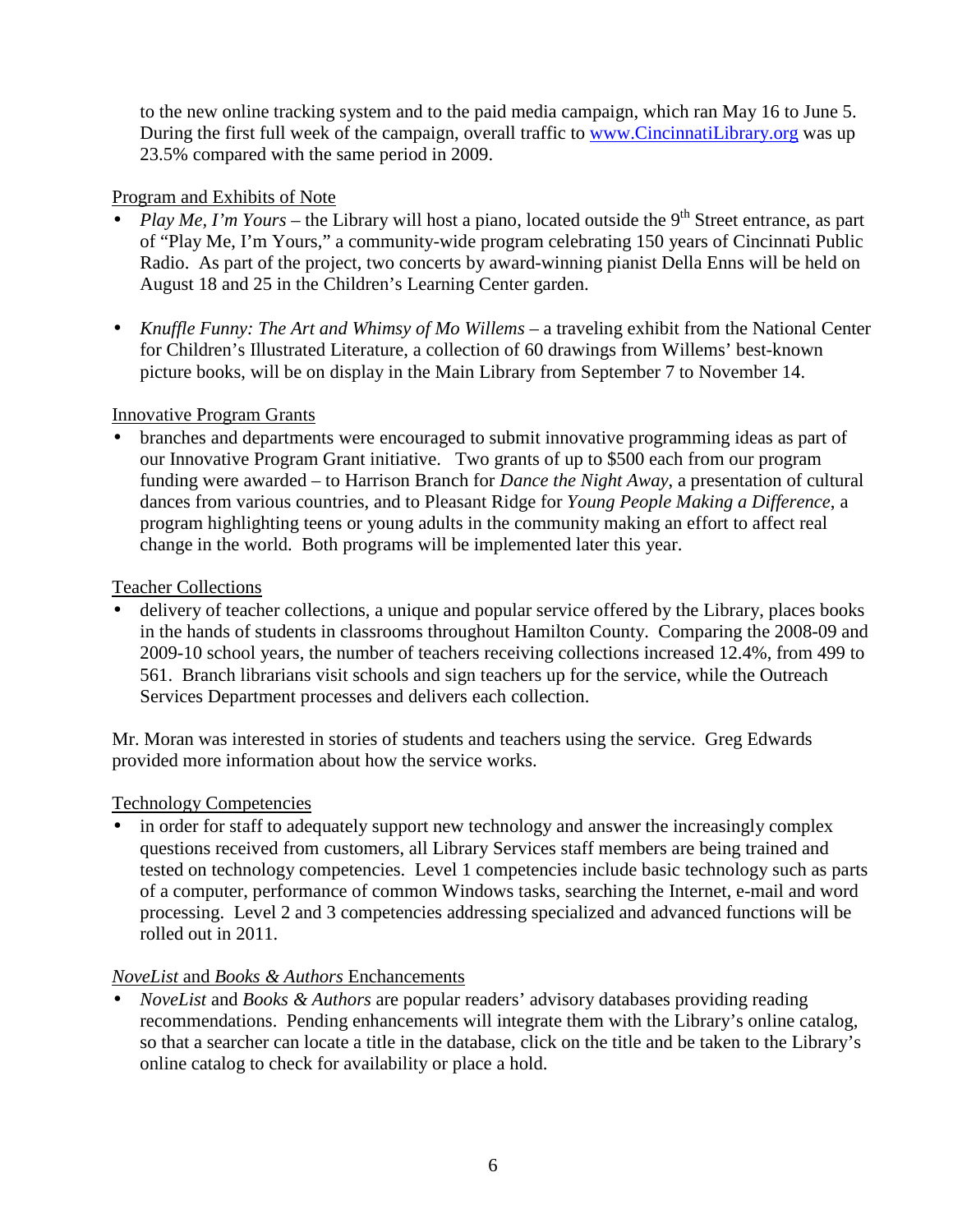### Hot Authors

• with our Hot Authors service, registered customers are automatically placed in the holds queue when a new title is added for their selected authors, then notified when their copy is available. In July, 23 authors were added to this selected list of popular fiction writers. There are currently a total of 94 Hot Authors and a total of 67,513 customers signed up.

### Riverview East Academy Pilot Project

• working with YMCA Community Resource Coordinator Monica Miller, Public Library staff presented programs at the Riverview East Academy Library and assisted visiting students in locating recreational reading material on three days in July and provided a large deposit collection of juvenile and teen material. To build on the momentum of this summer pilot project, we will encourage Riverview East Academy teachers to take advantage of the Outreach Services teacher collection delivery service during the coming school year.

### Library Usage

- Main Library July usage increased  $11.3\%$  compared with the same month last year,  $+5\%$  year-todate. Digital circulation grew 51.8% for the month, 43% year-to-date, driven in part by the ongoing shift from the physical format toward eformat material, and by increasing availability. The number of active cardholders is up 34.5% over the same time last year, with current active cardholders at 323,292.
- the top circulating items and statistical reports for the month of June and July 2010 were submitted.

## **ADMINISTRATION**

## Personnel Changes

Mrs. LaMacchia recommended that the Board approve the following personnel changes effective through July 24, 2010:

| <b>ACTION</b> | <b>AGENCY</b>                | <b>POSITION TITLE</b>                         | <b>FTE</b> | <b>EMPLOYEE NAME</b>         | <b>EFFECTIV</b><br><b>E DATE</b> |
|---------------|------------------------------|-----------------------------------------------|------------|------------------------------|----------------------------------|
| Retirement    | Pleasant Ridge               | LSA II                                        | 1.00       | Callahan, Genora E.          | 06/30/10                         |
| Retirement    | West End                     | LSA II                                        | 1.00       | Cox-Espenlaub, Anne K.       | 07/23/10                         |
| Retirement    | Corryville                   | Children's Librarian II                       | 1.00       | Osterburg, Elizabeth A.      | 07/15/10                         |
| Promotion     | Sharonville                  | Reference Librarian I                         | 1.00       | Davis, Karen P.              | 06/13/10                         |
| Promotion     | College Hill                 | Reference Librarian I                         | 1.00       | Kanis. Michelle L.           | 06/13/10                         |
| Promotion     | <b>Digital Services</b>      | <b>Digital Services</b><br><b>Team Leader</b> | 1.00       | Marshall, Katrina M.         | 07/11/10                         |
| Promotion     | Safety & Security            | Safety & Security<br>Manager                  | 1.00       | Neal. Todd                   | 06/27/10                         |
| Promotion     | Bond Hill                    | LSA III                                       | 1.00       | Sawyer, Anne M.              | 06/27/10                         |
| Promotion     | <b>Library Services</b>      | <b>Library Services</b><br>Floater            | 1.00       | Schartman, Jo Ann            | 05/30/10                         |
| Promotion     | <b>Fiscal Office</b>         | Administrative<br><b>Accounting Clerk</b>     | 1.00       | Sierschula, Amy R.           | 07/11/10                         |
| Promotion     | Genealogy & Local<br>History | LSA II                                        | 0.50       | Strauss-De Groote, Jeanne C. | 05/30/10                         |
| Promotion     | Corryville                   | LSA II                                        | 1.00       | Wienburg, Benjamin E.        | 06/27/10                         |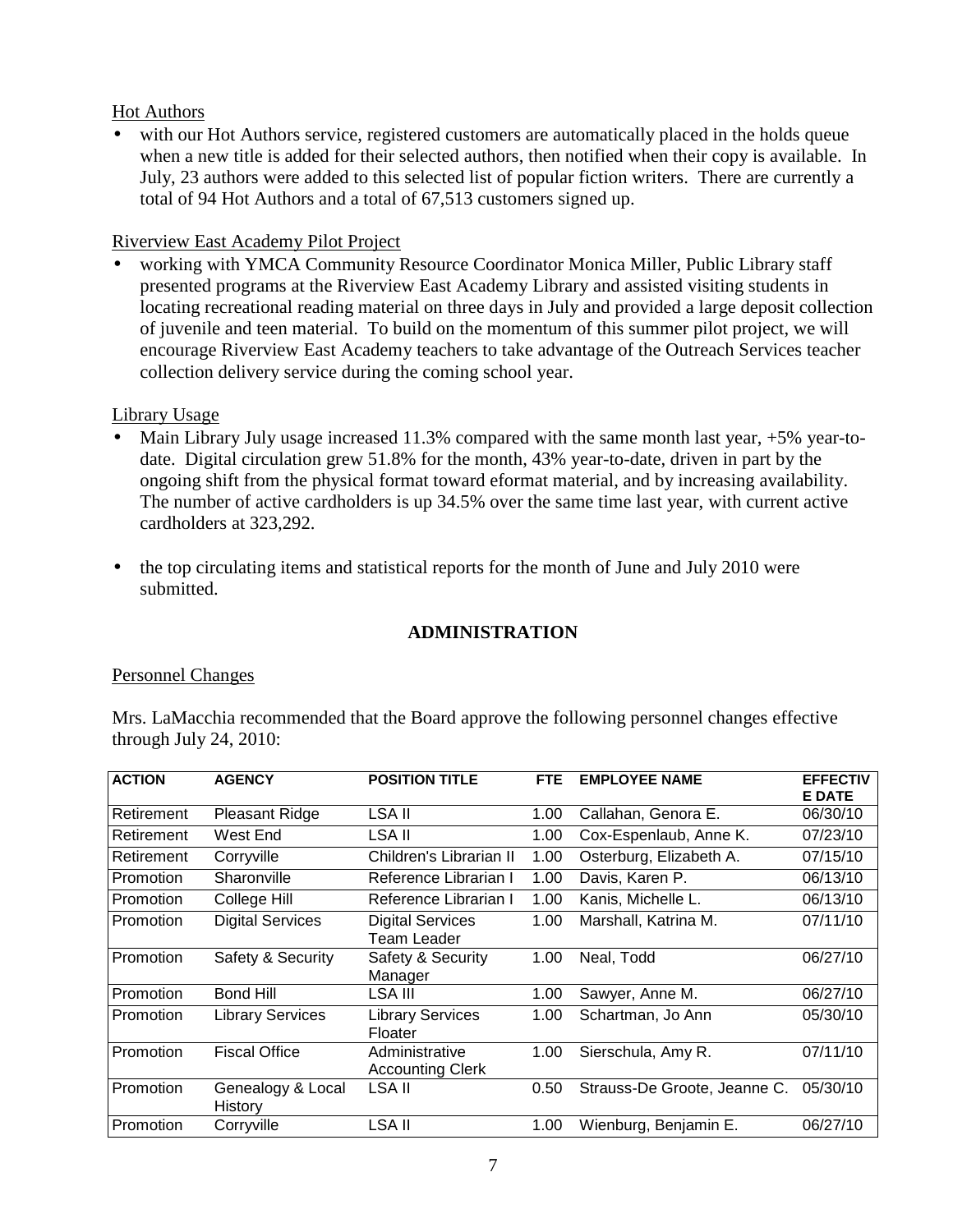| <b>ACTION</b> | <b>AGENCY</b>                 | <b>POSITION TITLE</b>  | <b>FTE</b> | <b>EMPLOYEE NAME</b>        | <b>EFFECTIV</b><br><b>E DATE</b> |
|---------------|-------------------------------|------------------------|------------|-----------------------------|----------------------------------|
| Appointment   | Loveland                      | LSA I                  | 0.50       | Behne, Betsy L.             | 07/11/10                         |
| Appointment   | Delhi Township                | <b>Student Shelver</b> | 0.30       | Berling, Kathryn M.         | 06/27/10                         |
| Appointment   | Loveland                      | LSA I                  | 0.50       | Blum, Sandra K.             | 06/27/10                         |
| Appointment   | <b>Materials Retrieval</b>    | Page                   | 0.50       | Corwin, Jessica L.          | 06/27/10                         |
| Appointment   | <b>Circulation Services</b>   | LSA I                  | 0.50       | Culver, Justin D.           | 06/27/10                         |
| Appointment   | Loveland                      | <b>Student Shelver</b> | 0.20       | Deitloff, Jacob B.          | 06/27/10                         |
| Appointment   | Loveland                      | <b>Student Shelver</b> | 0.20       | Evans, Kaitlin J.           | 06/13/10                         |
| Appointment   | <b>Circulation Services</b>   | LSA I                  | 0.50       | Green, James M.             | 05/30/10                         |
| Appointment   | <b>Blue Ash</b>               | <b>Student Shelver</b> | 0.25       | Hamre, Clayton T.           | 07/11/10                         |
| Appointment   | Mt. Washington                | <b>Student Shelver</b> | 0.30       | Harford, Maria G.           | 07/11/10                         |
| Appointment   | Groesbeck                     | LSA I                  | 0.50       | Holthus, Debra K.           | 06/27/10                         |
| Appointment   | <b>Circulation Services</b>   | LSA I                  | 0.50       | Kissling, Alexandra G.      | 06/27/10                         |
| Appointment   | Loveland                      | LSA I                  | 0.50       | Reedy, Lindsey M.           | 07/11/10                         |
| Appointment   | Groesbeck                     | LSA <sub>I</sub>       | 0.50       | Richter, Michael S.         | 07/11/10                         |
| Appointment   | <b>Materials Retrieval</b>    | Page                   | 0.50       | Royse, Ann C.               | 06/13/10                         |
| Appointment   | Children's Learning<br>Center | Children's Librarian I | 1.00       | Soper, Lisa M.              | 05/30/10                         |
| Appointment   | Clifton                       | LSA I                  | 0.50       | Topping, Karlen E.          | 07/11/10                         |
| Change        | <b>Materials Retrieval</b>    | Page                   | 1.00       | Grote, Amy L.               | 06/27/10                         |
| Change        | Processing                    | Processing Ass't I     | 1.00       | Todd, Matthew A.            | 07/11/10                         |
| Departure     | Corryville                    | LSA I                  | 0.50       | Beckemeyer, Holly M.        | 06/26/10                         |
| Departure     | Processing                    | Processing Ass't I     | 1.00       | Bradford, Naomi E.          | 06/11/10                         |
| Departure     | <b>Circulation Services</b>   | LSA I                  | 0.50       | Bradley, Shereatha C.       | 06/03/10                         |
| Departure     | Anderson                      | LSA I                  | 0.50       | Cronk, Jeremiah D.          | 06/18/10                         |
| Departure     | Genealogy & Local<br>History  | <b>LSA II</b>          | 0.50       | Davenport, Julia C.         | 07/24/10                         |
| Departure     | <b>Circulation Services</b>   | LSA I                  | 0.50       | Davis, Jenna T.             | 07/24/10                         |
| Departure     | Green Township                | <b>Student Shelver</b> | 0.30       | Derstadt, Lindsey J.        | 07/08/10                         |
| Departure     | Mt. Healthy                   | LSA <sub>I</sub>       | 0.50       | Edmonson Rogers, Velinda A. | 06/19/10                         |
| Departure     | Elmwood Place                 | Children's Librarian I | 1.00       | Eisbrouch, Marilyn          | 07/17/10                         |
| Departure     | Oakley                        | <b>Student Shelver</b> | 0.30       | Griffin, Taryn L.           | 05/24/10                         |
| Departure     | Harrison                      | <b>Student Shelver</b> | 0.30       | Johnston, Jonathan C.       | 06/05/10                         |
| Departure     | Clifton                       | LSA I                  | 0.50       | Kenkel, John F.             | 07/10/10                         |
| Departure     | Popular Library               | Shelver                | 0.50       | Leach, Casey, S.            | 06/12/10                         |
| Departure     | Corryville                    | LSA II                 | 1.00       | McNabb, Leeann              | 06/15/10                         |
| Departure     | Groesbeck                     | LSA I                  | 0.50       | Mikkelson, Kristin A.       | 06/26/10                         |
| Departure     | Information &<br>Reference    | <b>Student Shelver</b> | 0.25       | Resnick, Gideon A.          | 07/12/10                         |
| Departure     | Groesbeck                     | <b>Student Shelver</b> | 0.30       | Shannon, Chelsey K.         | 07/10/10                         |

#### Management Academy & Tomorrow's Manager

Mrs. LaMacchia presented information about one familiar program, Management Academy, and one new program, Tomorrow's Manager. Ten Managers/Team Leaders have been selected for the next class of Management Academy for an extended period of guided growth and development activities for the next twelve months. To prepare new leaders, a new succession planning program – Tomorrow's Manager – has been developed by Human Resources to identify high-potential staff, evaluate and hone their skills and prepare them for advancement into key Library positions.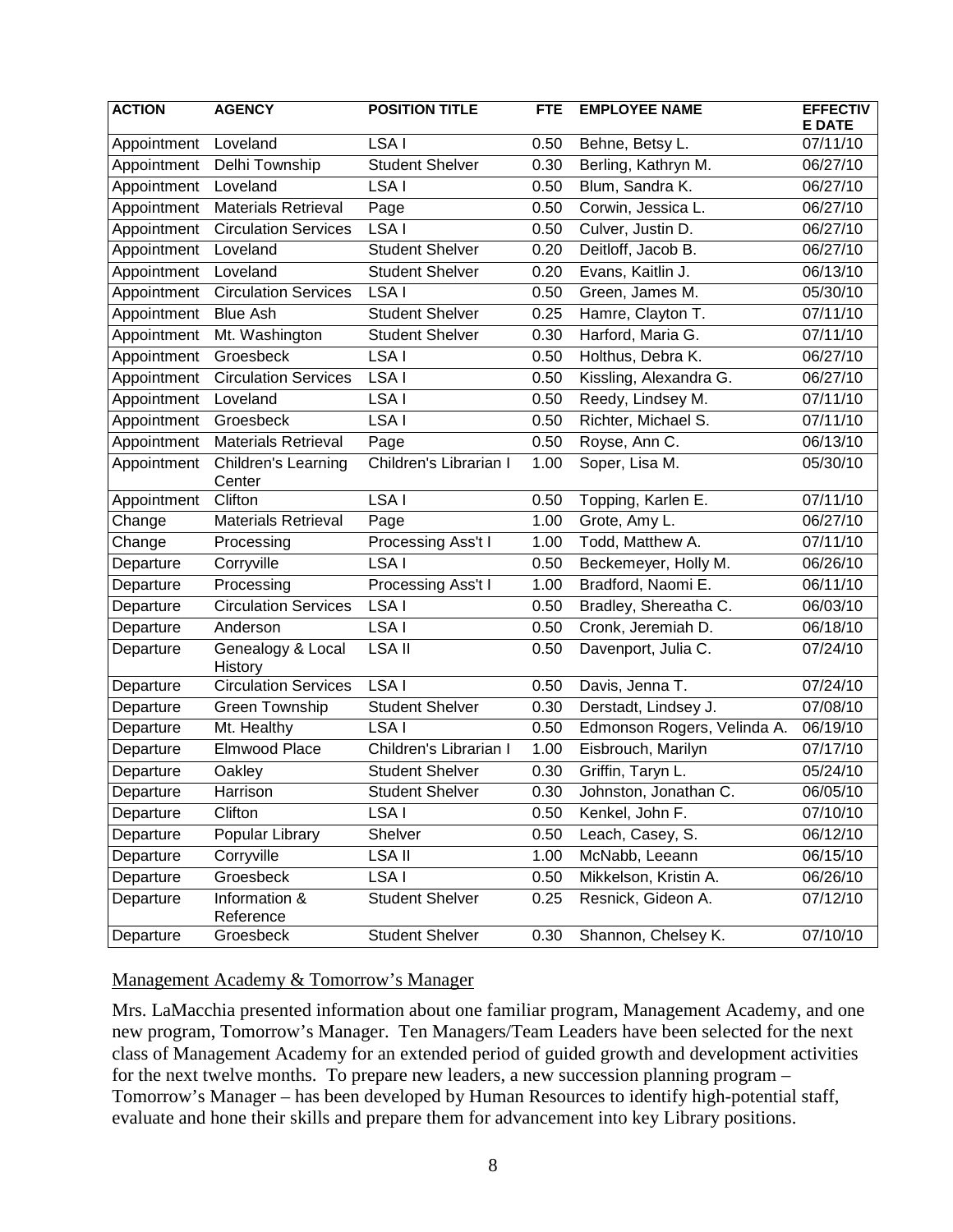Mrs. LaMacchia moved that the Board approve the Library Services and Administration Committee report as submitted, including personnel changes. Mr. Moran seconded.

Voting for the motion: Mrs. Gettler, Mr. Hendon, Mrs. LaMacchia, Mr. Moran, Mr. Wright and Mrs. Khoury … 6 ayes. The motion carried. **(50-2010)** 

## **FISCAL OFFICER'S REPORT**

Ms. Schoettker reported that:

#### Public Library Fund

• *Revised 2010 Estimate* - The Ohio Department of Taxation issued their third estimate of 2010 Public Library Fund (PLF) distributions, as follows. Compared to the December estimate, which was used as the basis for current appropriations, the new estimate projects a 2% drop.

| <b>2010 Public Library Fund Estimates</b> |                 |  |
|-------------------------------------------|-----------------|--|
| July 2009 estimate                        | \$35,467,904.82 |  |
| December 2009 estimate                    | \$36,383,880.38 |  |
| July 2010 estimate                        | \$35,773,546.30 |  |

*2011 Estimate* - The Ohio Department of Taxation's first estimate of the 2011 PLF is \$37,931,160.08. ODT must base their projection on existing law – which is that the current 1.97% funding level will revert back to the statutory 2.22% level in July 2011. But this is unlikely and ODT recommends that their projection be used "with caution".

## Tax Levy Funding – Impact of Duke Energy Appeal

• Duke Energy has appealed their assessed value under Ohio's Public Utilities Personal Property Tax and only paid their opinion of value in the second half of 2010, resulting in a second half reduction in revenue to local entities of over \$11 million or \$22.6 annually. The Hamilton County Auditor has estimated the Library's projected loss of revenue for calendar year 2010 to be \$234,346.16.

## US Bank Investment Account

• US Bank has established a sub-account to hold funds that are temporarily not earning a yield and not being charged an investment fee.

## Monthly Financial Report

• the financial reports were submitted for the period ending June 30 and July 31, 2010.

#### Investment Report

• the investment reports were submitted for the month ending June 30 and July 31, 2010.

Mr. Hendon moved that the Board approve the Fiscal Officer's Report including the financial and investment report as submitted. Mr. Wright seconded.

Voting for the motion: Mrs. Gettler, Mr. Hendon, Mrs. LaMacchia, Mr. Moran (except pass on investment report), Mr. Wright and Mrs. Khoury … 6 ayes. The motion carried. **(51-2010))**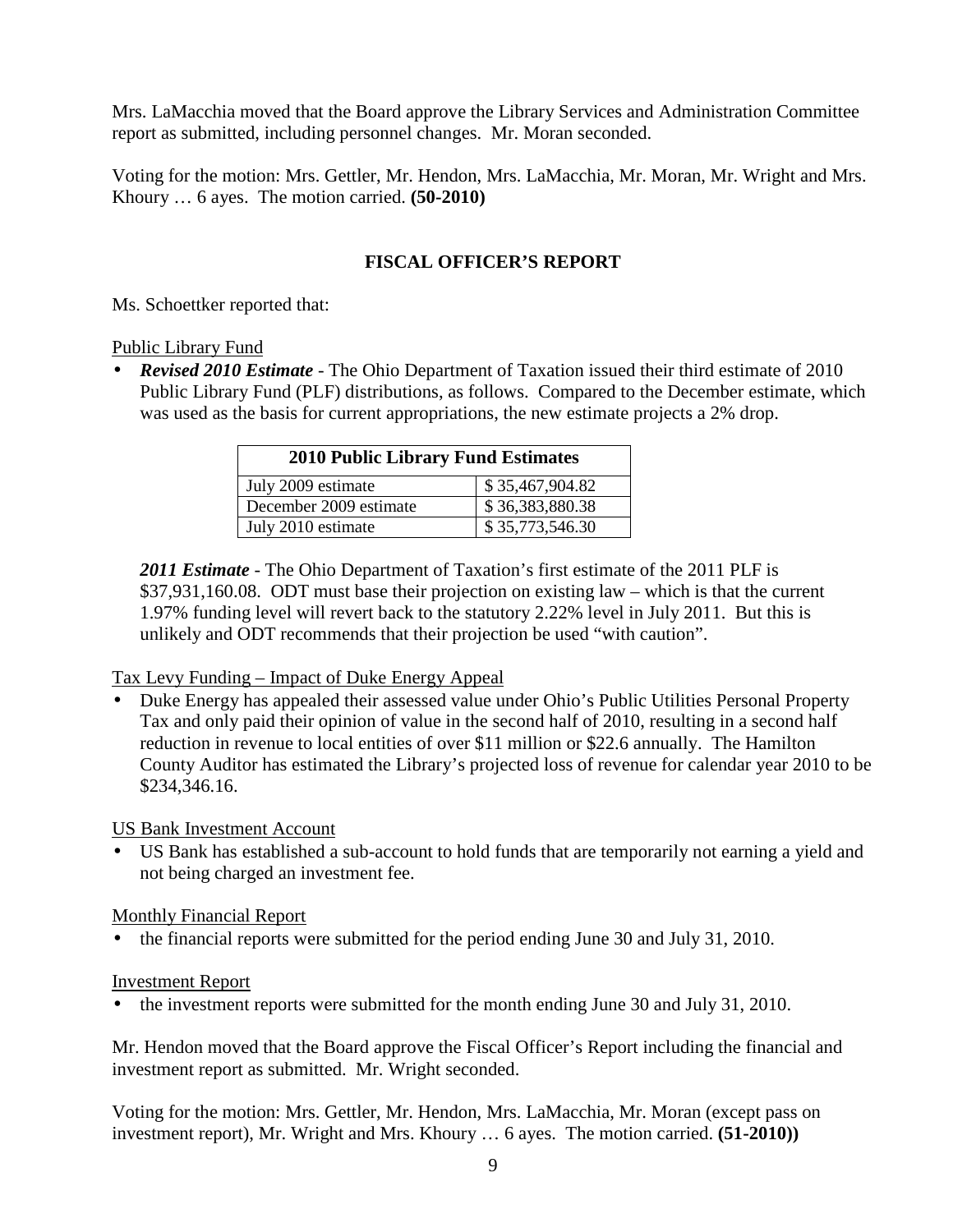## **FINANCE AND AUDIT COMMITTEE REPORT**

#### Post Audit Conference

Mr. Moran reported that on June 8, 2010, a post audit conference was held with Michael Balestra, Brenden Balestra and Robert Maddix of Balestra, Harr & Scherer, CPAs, Inc., an independent public accounting firm approved by the Auditor of State, to review the results of the audit for the year ending December 31, 2009. Tara Khoury, Elizabeth LaMacchia, Robert Hendon, William Moran and Paul Sittenfeld were in attendance, along with Kim Fender, Pat Schoettker and Molly DeFosse.

Mr. Moran reported that:

Audit of Fiscal Year 2009

• the audit opinion on internal controls and compliance (*Report on Internal Control over Financial Reporting and on Compliance and Other Matters Required by Government Auditing Standards*) disclosed no material deficiencies in internal control over financial reporting, nor any instances of noncompliance. A separate *Management Letter* was not issued, as there were no recommendations made for reporting or operational changes.

### Comprehensive Annual Financial Report for 2009

• Balestra, Harr & Scherer also completed their audit of the Library's general-purpose financial statements, which are part of the Comprehensive Annual Financial Report (CAFR) for the year ended December 31, 2009. Their opinion (*Independent Auditor's Report*) is that those statements present fairly, in all material respects, the financial position of the Public Library and are in conformity with generally accepted accounting principles. This opinion is included in the financial section of the CAFR, a copy of which was distributed to each member of the Board.

Further, the audit opinion has since been accepted by the Auditor of State, as stated in the letters dated July 13, 2010.

The reports were received and filed.

## **FACILITIES COMMITTEE REPORT**

Mr. Hendon reported that:

## Sale of Westwood Annex

• a 90-day extension on an option to purchase the Westwood Annex for the full appraised value of \$340,000, sent on June 16 to Sr. Ann Rene McConn, President of the Westwood Community Urban Redevelopment Corporation, will remain in effect until September 30, 2010, with a closing to be held no later than October 31, 2010.

## 2011 Ongoing Maintenance Project

• the 2011 budget includes \$2.5 million for the 2011 Ongoing Maintenance Project and, typically, we would advertise for Construction Management services the prior fall, bid in spring and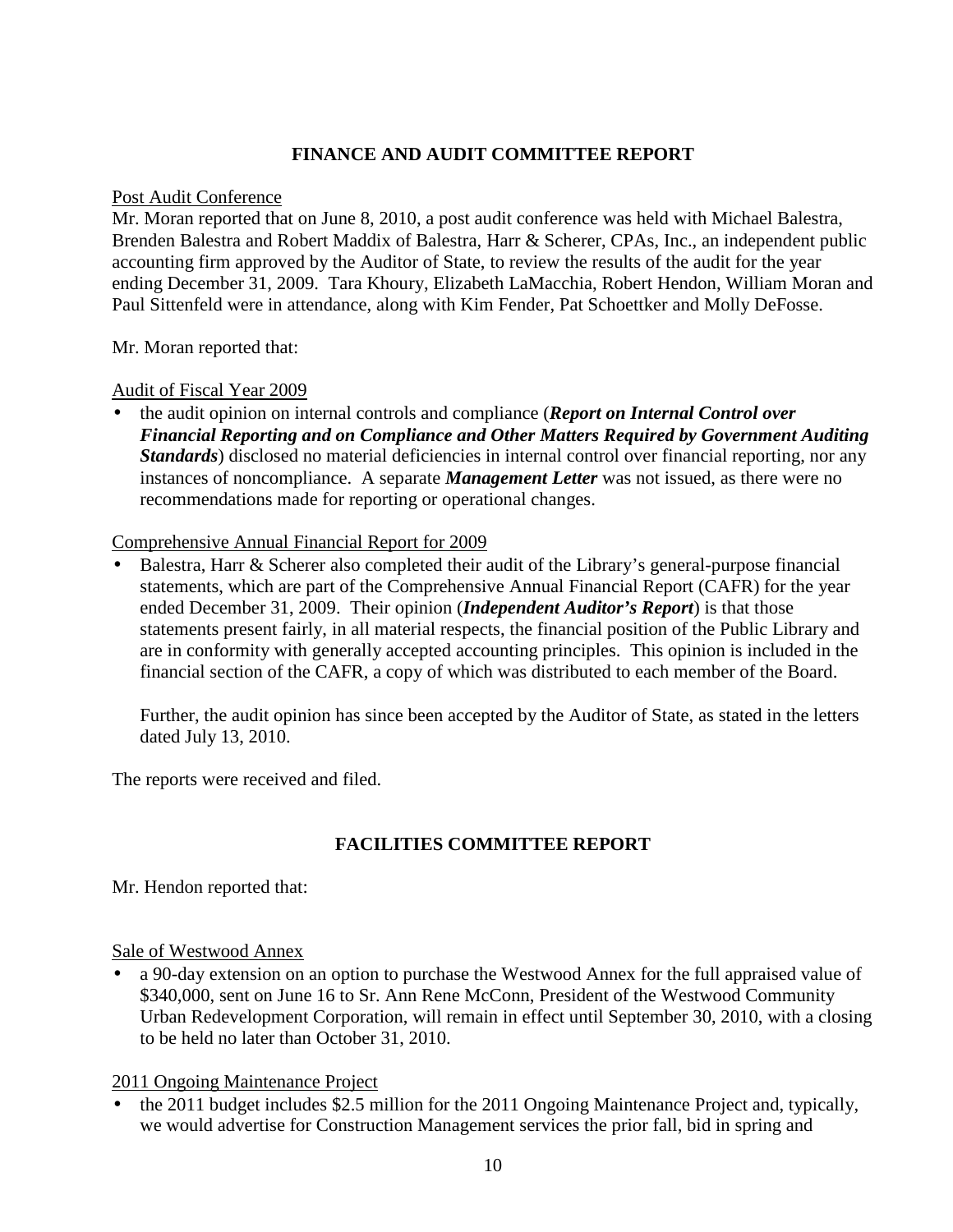complete the work through the summer. Since a new State budget will be adopted in July 2011 and further cuts to public library funding are possible, it is recommended that this timeline be changed to advertising for Construction Management services in January 2011 and bidding in July – after the level of public library funding in the State budget is known.

### Oakley Branch 2-3 Day Closure

• replacement of the carpet at the Oakley Branch, part of the 2009/2010 Ongoing Maintenance project, will require closure of the branch for 2-3 days either the last week of September or the first week of October.

## Pleasant Ridge Branch Library ADA Project

• DNK has notified the Library that construction drawings for the Pleasant Ridge Branch ADA project, authorized by the Board in January, will be completed by September 15.

Mr. Hendon moved that the Board approve the Facilities Committee Report as submitted, including approval of a 3-day closure of the Oakley Branch. Mr. Moran seconded.

Voting for the motion: Mrs. Gettler, Mr. Hendon, Mrs. LaMacchia, Mr. Moran, Mr. Wright and Mrs. Khoury … 6 ayes. The motion carried. **(52-2010)** 

# **DEVELOPMENT COMMITTEE REPORT**

Mrs. Gettler reported that:

## The Library – Brookline Avenue Property

• Library administrators met with Pi Kappa Alpha fraternity alumni, who will make their constituents aware of the planned conversion of their former fraternity house into a library. Local and national preservation groups have determined that the George Cox house, recorded on the National Register, is deemed of local significance. The project will be restricted to grants designated for sites with this level of significance.

## Library Foundation

- the Foundation held its quarterly meeting on July 22. Informational packets for the Foundation's Endowment Campaign presented by Director Kelly Smith, a Group Creative Director at LPK, were well received.
- the Foundation regretfully accepted the resignation of Paul G. Sittenfeld from its board of directors.
- The Foundation will host a fundraiser September 21 in conjunction with the visit of author Gregory Maguire. Foundation Director Joe Dehner and Noel Julnes-Dehner are donating the food.

## Friends of the Public Library

at the Friends quarterly meeting on July 23, it was reported that last quarter the Friends supported 370 programs serving 13,565 Library customers; membership of the Friends fell 3% to 1,592 since July 2009.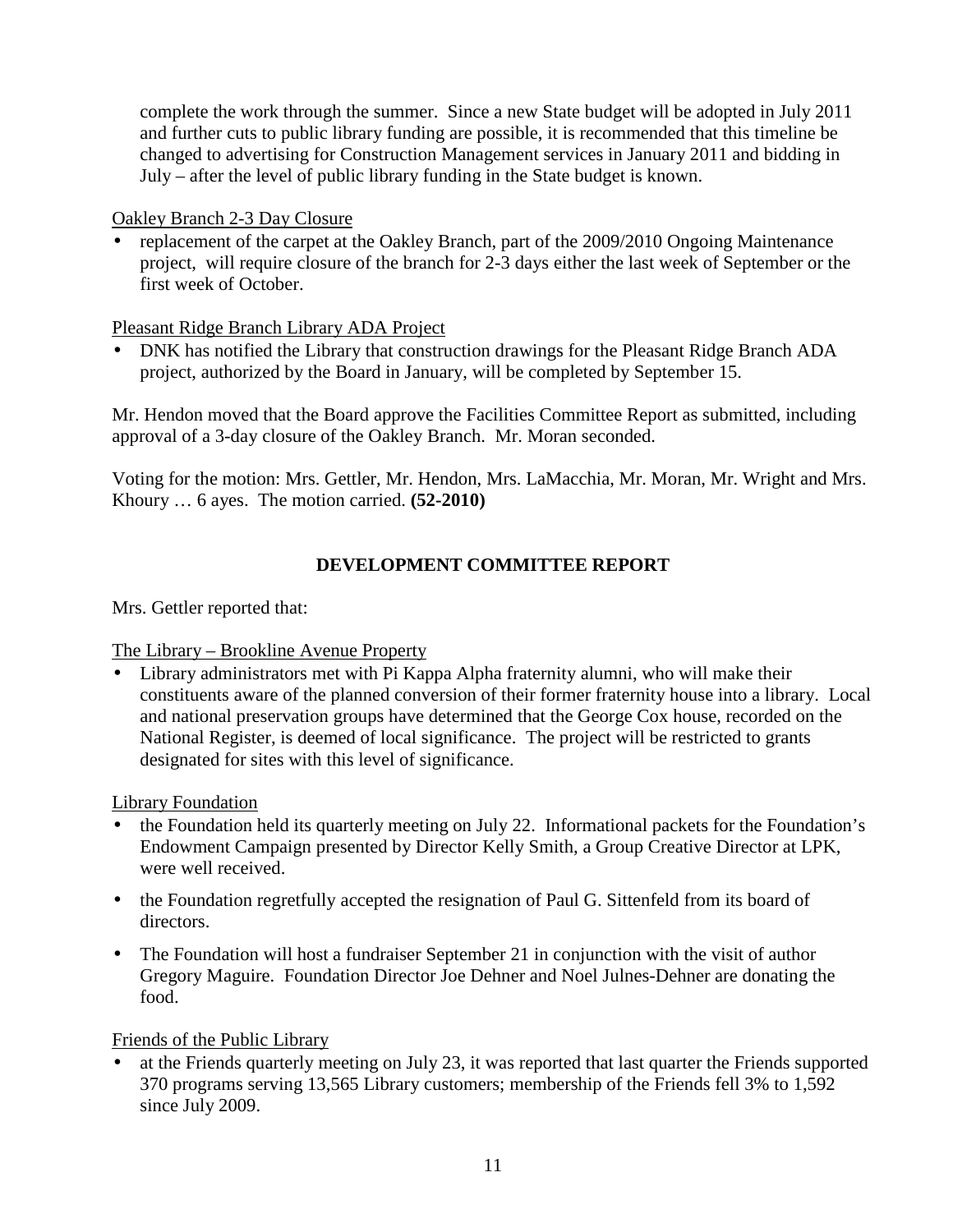- the Friends received a \$15,000 grant from the Luther Charitable Foundation in support of the 2010 Summer Reading Program.
- the Friends Annual Sale held June 6-11 at the Main Library grossed \$88,158, an increase of 1% over last year.
- the Friends End of Summer Warehouse Sale will be August  $12 15$ , with a Members Preview Sale on August 11.

Anderson Township Library Association

• ATLA's Annual Used Book Sale from June 25 – 27 grossed \$50,429, a 7.3% increase over last year.

The report was received and filed.

## **COMMUNITY AND PUBLIC RELATIONS COMMITTEE REPORT**

#### Marketing and Promotion

Amy Banister, Public Relations Director, reported that marketing and promotion will be concentrated in three areas:

- 1. the success of recent Library initiatives, including the Summer Reading Program, Brain Camp, recognition as being one of the top 10 biggest (collection size of 9.2 million), busiest (circulation of 16.3 million) and best (Hennen Public Library Ratings) public libraries and status of the Library's Strategic Plan.
- 2. a Back-to-School marketing campaign to demonstrate how Library services and resources can support academic and life success.
- 3. promotion of community wide events in which the Library is a partner, including "Play Me, I'm Yours" and Books by the Banks**,**

Ms. Banister reported that:

#### Digital Signage

• digital signage, being installed at eight branches and four locations in the Main Library, is a new approach for promoting Library programs, books and materials, services, and news items. Digital signage was paid for with I-Net funds.

#### Media Coverage

- the paid media campaign for our Lights, Camera, READ! 2010 Summer Reading Program, approved by the Board in March, ran from May 16-June 5 with a mix of radio and cable television ads, digital billboards, online advertising and search engine marketing. The local media also provided coverage of the program, including thousands of public service announcements.
- media coverage was provided for other programs and events, including the Friends' 38th Annual Used Book Sale and the Cincy Pop Festival.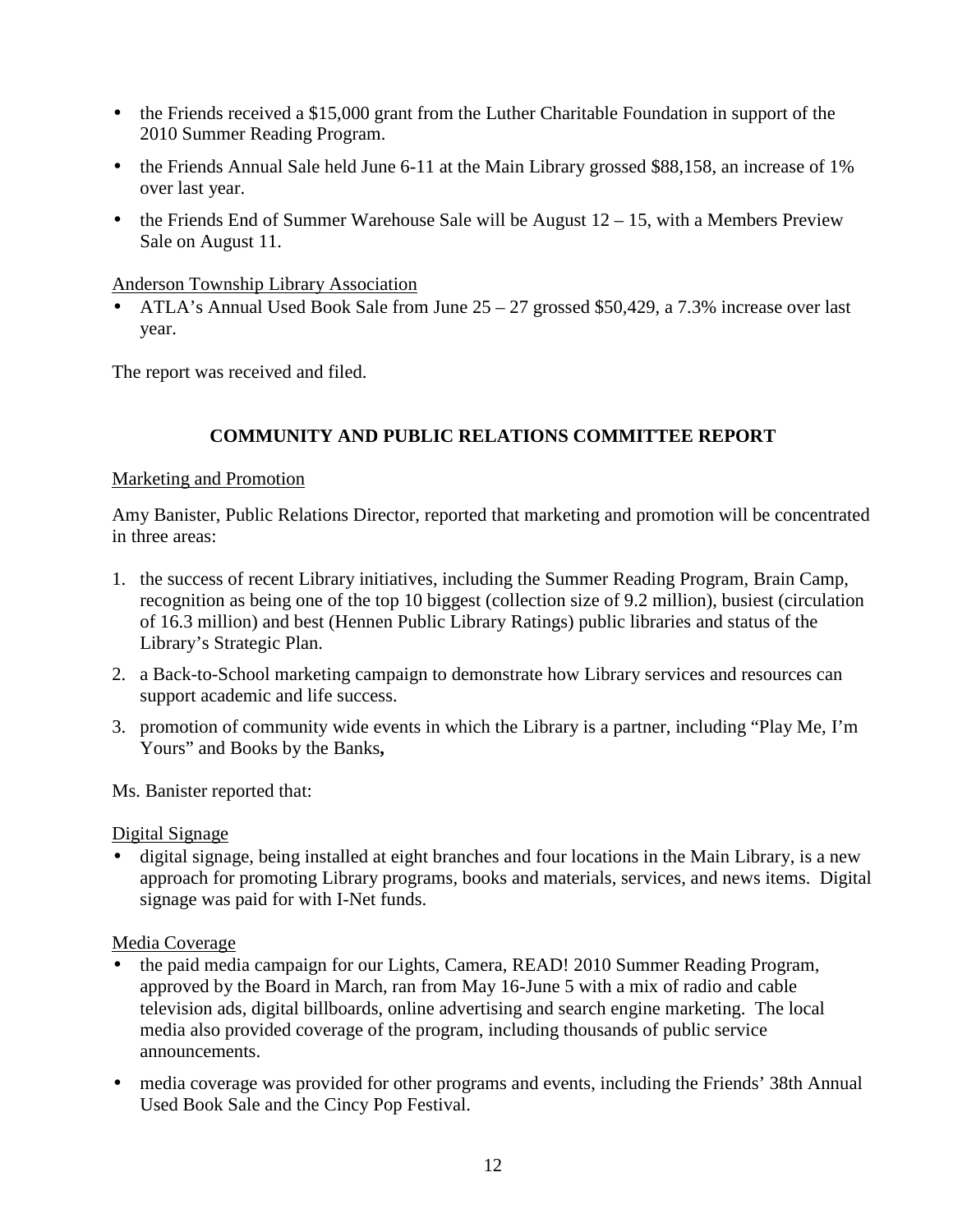The report was received and filed.

# **LEGISLATIVE AFFAIRS AND LAW COMMITTEE REPORT**

Mr. Wright reported that:

## Commission on Local Government Reform and Collaboration

• a draft of the final report of The Commission on Local Government Reform and Collaboration includes a recommendation concerning libraries: "Recommendation: The State Library of Ohio, in collaboration with the Ohio Library Council, research issues of collaborations, mergers and consolidation of library systems." The Library community supports this recommendation since public libraries across the State are indeed considering mergers and collaborations as a result of declining State revenues

## Legislator Visits

• our legislators are visiting branch libraries this summer to congratulate students who participated in the Summer Reading Program and see the Early Literacy Stations in use. Representatives Driehaus, Mecklenborg and Stautberg have visited and Senators Kearney and Jones are scheduled for visits.

## Legal Representation

• the Office of the Hamilton County Prosecuting Attorney confirmed that they are our Library's legal counsel. Legislation to amend section O.R.C. 309.09 to make clear that the Prosecuting Attorney of a county is the legal advisor of all tax-supported public libraries has been drafted.

## Alliance Defense Fund – Meeting Room Policy

• a June 10 letter from the Alliance Defense Fund (sent to hundreds of governmental entities across the country including multiple libraries) alleging that our Meeting Room Policy, which does not allow the use of Library meeting rooms for the primary or principal purpose of conducting religious services, is unconstitutional was forwarded to the Prosecuting Attorney for an opinion. Their advice, to suspend indefinitely the enforcement of this particular aspect of the Meeting Room Policy, was done, effective July 2.

To date, no complaints or problems have arisen as a result of this suspension. If this continues, the Library administration will bring a recommendation to the Board to revise the Meeting Room Policy to allow the use of Library meeting rooms for religious services.

The report was received and filed.

# **AD HOC LIBRARY FUNDING COMMITTEE REPORT**

## Update on Planning Process

Mr. Hendon reported that data-gathering and one-on-one interviews are complete. Sorting data by age, income and education levels, frequency of Library use and other metrics, OrangeBoy has placed Library customers with similar traits into nine preliminary clusters.